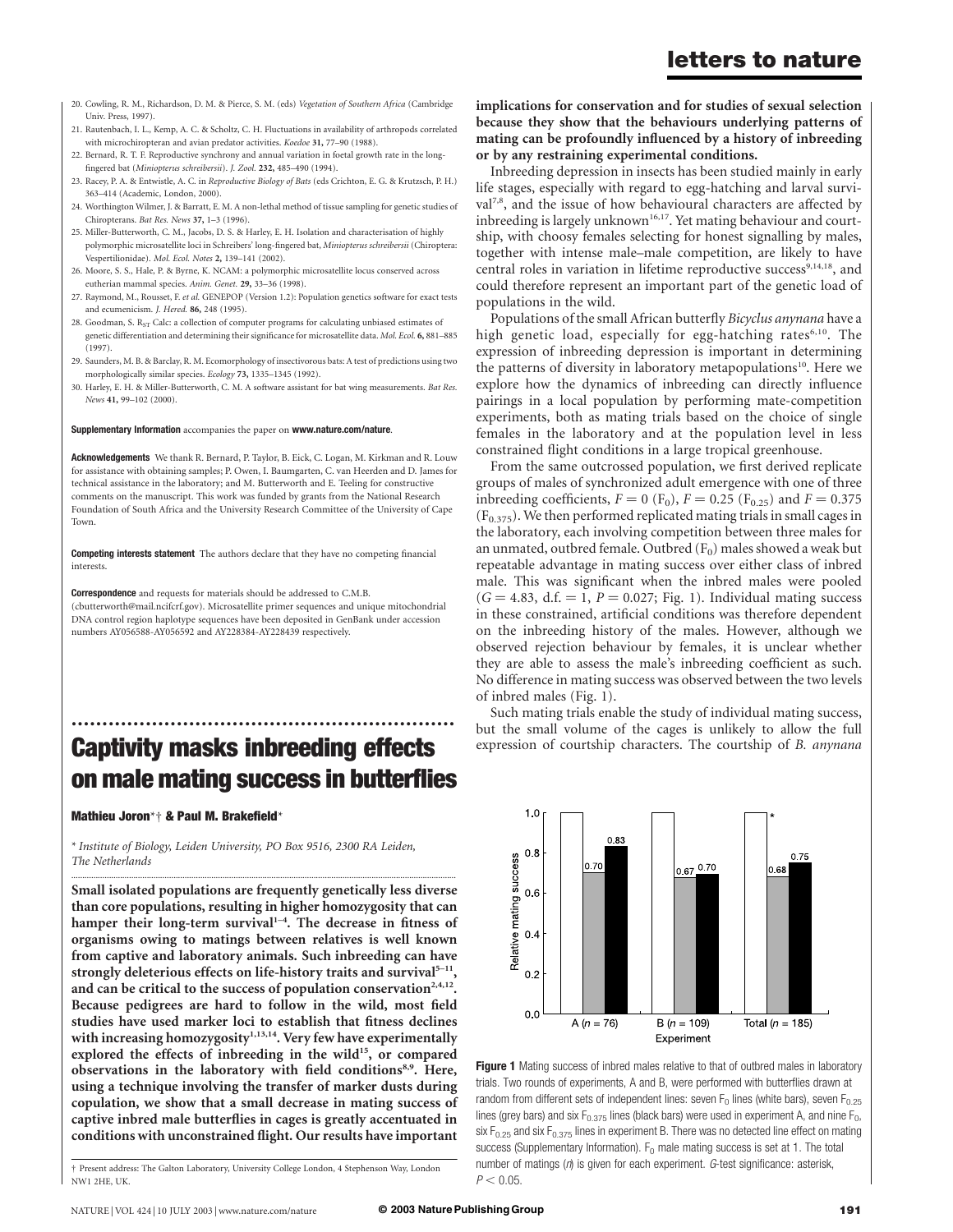### letters to nature



Figure 2 Mating success of inbred and outbred males in free-flight conditions. a, Ventral abdominal tips of mated females showing transferred orange (left) and green (right) fluorescence under ultraviolet illumination. Scale bar,  $\sim$ 3 mm. **b**, Mating success of inbred males relative to that of outbred males ( $F_0$ , set at 1), standardized by the relative disappearance of males. Five replicate experiments, I to V, were performed using butterflies from 15  $F_0$  and 14  $F_{0.25}$  independent lines in experiments I–III, and from 15  $F_0$ , 12  $F_{0.25}$  and 6  $F_{0.375}$  lines in experiments IV and V. No  $F_{0.375}$ males were released in experiments I–III. G-test significance: asterisk,  $P < 0.05$ ; three asterisks,  $P < 10^{-4}$ . White bars, F<sub>0</sub> lines; grey bars, F<sub>0.25</sub> lines; black bars,  $F_{0.375}$  lines.

involves a perch-and-chase strategy<sup>19,20</sup>. Males take off from chosen perches to investigate any flying object they detect. Females are then pursued, such chases being interrupted by repeated alightings. Close-range courtship signals then come into play, involving flickering of the male's wings and the release of pheromones from exposed androconia, followed by attempts of the male to latch onto the female's abdomen<sup>19</sup>. In small cages, the opportunity for 'normal' mate detection and chase are effectively absent; courtship can often be initiated by chance encounters, and females might also be unable to reject copulation attempts.

We therefore performed large-scale experiments in semi-natural conditions, allowing free flight and a fuller expression of mate location and courtship behaviour, by releasing temporary populations of butterflies in a spacious tropical greenhouse. The butterflies behaved naturally in a vegetation structure and at an adult density comparable to many local field populations<sup>20</sup>; perching behaviour and male–male interactions seemed to us closely comparable to those in the field. Equal numbers of males of differing inbreeding coefficients were used in each experiment. Males had their genitalia dusted with fluorescent dusts, a different colour being used for each inbreeding level, before being released and allowed to establish themselves in the vegetation of the greenhouse. They then competed over a period of 36–48 h for about half as many virgin females. Dust was transferred to the female's abdomen during mating; after recapture this enabled the identification of the class of male with which each female had mated (Fig. 2a, Table 1) (occasional double matings were detected). Again, outbred males showed a higher rate of mating than either class of inbred male  $(F_0: F_{0.25}$  comparison,  $G = 8.91$ , d.f.  $= 1$ ,  $P < 2 \times 10^{-3}$ ;  $F_0: F_{0.375}$ comparison,  $G = 18.6$ , d.f. = 1,  $P < 2 \times 10^{-5}$ ). Highly inbred males achieved only 14% of all matings, representing a mating success about one-half that of outbred males. Males of the intermediate level of inbreeding had an intermediate success equivalent to 70% of outbred males (Fig. 2b; overall  $F_0: F_{0.25}: F_{0.375}$  comparison,  $G = 21.36$ , d.f. = 2,  $P < 2 \times 10^{-5}$ ). More interestingly, the deleterious effect of inbreeding on mating success was, overall, significantly stronger in free-flight conditions than in the laboratory ( $\chi^2$  = 9.36,  $d.f. = 2, P < 0.01$ , strongly suggesting that the cages allowed only a partial estimation of inbreeding depression.

Outbred males were recaptured in higher numbers than inbred males at the end of the experiments (Table 1). Although the difference is not significant, the trend could contribute to the decreased net mating success of inbred males. Nevertheless, inbred butterflies still mated significantly less often when the relative loss of males was controlled for (pooled data:  $G = 8.52$ , d.f.  $= 2$ ,  $P = 0.014$ ). Thus, the slightly faster disappearance of inbred males during the experiments (due to effects on longevity<sup>9,10,15,16</sup>, escape or lethargy<sup>16,18</sup>) cannot fully explain the decreased mating success in free-flying B. anynana; at least 60% of the estimated genetic load can be accounted for by differences in mating ability, excluding survivorship (Table 2). Inbreeding must therefore affect other traits that are expressed, or detected, only in free-flying conditions. The genetic load estimated for male mating success in the greenhouse (Table 2) is comparable to that for egg hatching (2.70 lethal equivalents per gamete in ref. 10).

| Table 1 Female mating and male recapture in greenhouse experiments |                 |                 |                 |                            |                            |                            |  |  |
|--------------------------------------------------------------------|-----------------|-----------------|-----------------|----------------------------|----------------------------|----------------------------|--|--|
| Parameter                                                          | Experiment      |                 |                 |                            |                            |                            |  |  |
|                                                                    |                 |                 |                 |                            |                            | Total                      |  |  |
| Test                                                               | $F_0: F_{0.25}$ | $F_0: F_{0.25}$ | $F_0: F_{0.25}$ | $F_0: F_{0.25}: F_{0.375}$ | $F_0: F_{0.25}: F_{0.375}$ | $F_0: F_{0.25}: F_{0.375}$ |  |  |
| Dust colour                                                        | O:G             | O:G             | O:G             | G:O:Y                      | G:O:Y                      |                            |  |  |
| Females (Fo)                                                       |                 |                 |                 |                            |                            |                            |  |  |
| Released                                                           | 50              | 72              | 50              | 90                         | 90                         | 352                        |  |  |
| Recaptured (%)<br>Mated with                                       | 44.0            | 48.6            | 24.0            | 56.7                       | 56.7                       | 48.6                       |  |  |
|                                                                    |                 |                 |                 |                            |                            |                            |  |  |
| $F_{0}$                                                            | 13              |                 |                 | 20                         | 25                         | 84                         |  |  |
| F <sub>0.25</sub>                                                  |                 |                 |                 | 14                         | 12                         |                            |  |  |
| $F_{0.375}$                                                        |                 |                 |                 |                            |                            |                            |  |  |
| $F_0 + F_{0.25}$                                                   |                 |                 |                 |                            |                            |                            |  |  |
| Unmated                                                            |                 |                 |                 |                            | Ċ                          | 20                         |  |  |
| Males                                                              |                 |                 |                 |                            |                            |                            |  |  |
| Released                                                           | 47:47           | 59:59           | 48:48           | 60:60:60                   | 60:60:60                   | 274:274:120                |  |  |
| Recaptured (%)                                                     | 44.7            | 44.7            | 29.2            | 47.2                       | 34.4                       | 40.3                       |  |  |
| $F_{0}$                                                            | 24              | 27              | 14              | 33                         | 28                         | 126                        |  |  |
| $F_{0.25}$                                                         | 18              | 25              | 1 Л             | 29                         | 21                         | 107                        |  |  |
| <b>F</b> 0.375                                                     |                 |                 |                 | 23                         |                            | 36                         |  |  |

For males, the figures are absolute numbers after recapture for each inbreeding coefficient. For females (all F = 0), the figures are the numbers of recaptured females that mated with each F-class of<br>male. Dust colours wer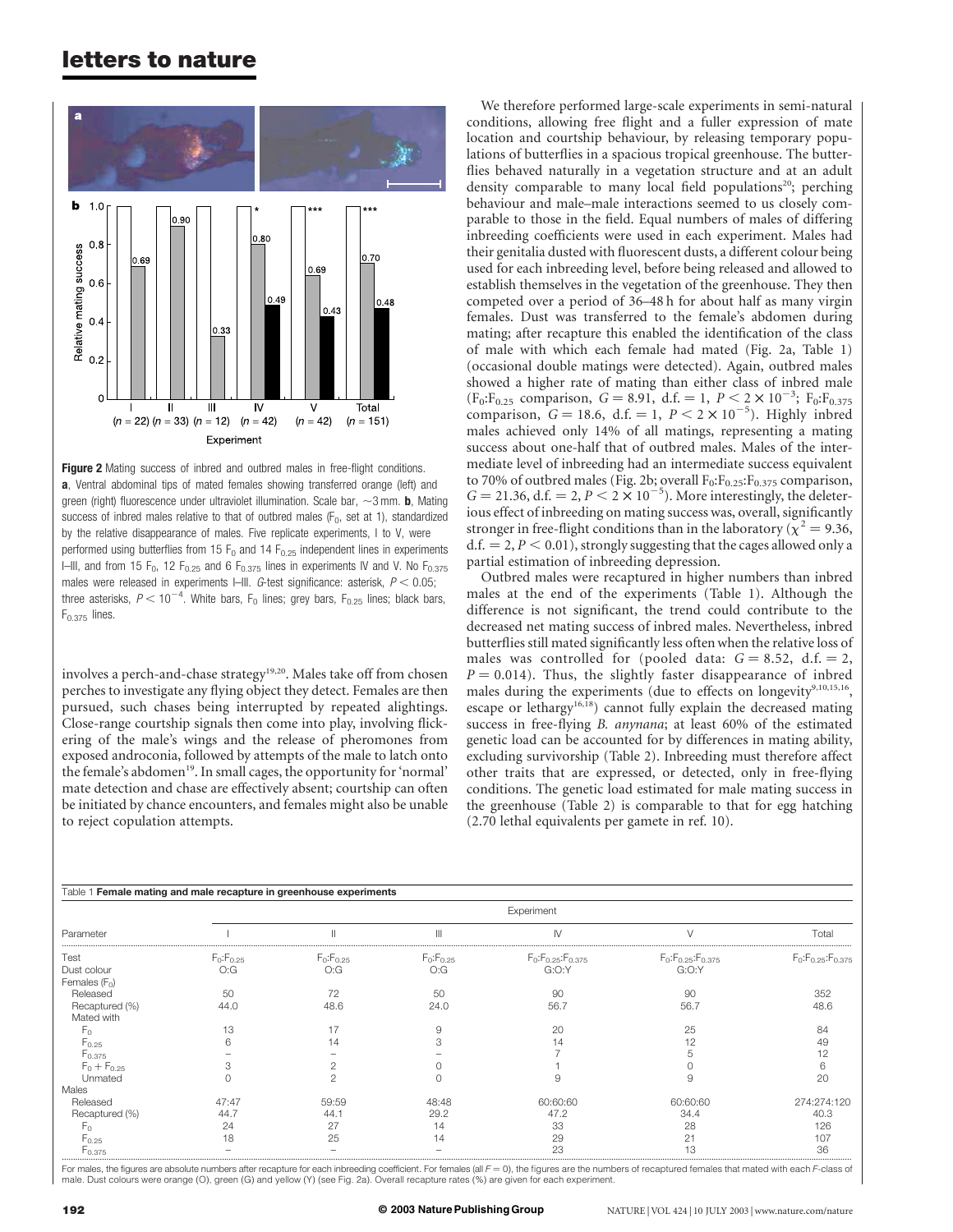| Table 2 Genetic load for mating success in caged and free-flying male butterflies |                                                                 |                                           |              |                |  |  |  |  |
|-----------------------------------------------------------------------------------|-----------------------------------------------------------------|-------------------------------------------|--------------|----------------|--|--|--|--|
| Experiment                                                                        | Comparison                                                      | Genetic load                              | S.e.         | P              |  |  |  |  |
| Trials in captivity                                                               | $F_0: F_0 \rightarrow 5$                                        | 1.50 (1.17, 1.83)                         | 0.07         | 0.002          |  |  |  |  |
| Free-flight experiments                                                           | $F_0$ : $F_0$ 25: $F_0$ 375<br>$F_0: F_0 \rightarrow g ([-  )]$ | $0.83 (-0.03, 1.70)$<br>2.58 (0.41, 4.76) | 0.31<br>0.78 | 0.055<br>0.029 |  |  |  |  |
|                                                                                   | $F_0: F_0.25: F_0.375$ (IV, V)                                  | $2.10(-0.71, 4.91)$<br>3.37(1.53, 5.21)   | 101<br>0.66  | 0.107<br>0.006 |  |  |  |  |
|                                                                                   |                                                                 | 1.96 (0.57, 3.36)                         | 0.50         | 0.017          |  |  |  |  |
|                                                                                   | Total (I-V)                                                     | 2.75 (0.92, 4.59)<br>1.73 (0.49,2.98)     | 0.82<br>0.55 | 0.007<br>0.010 |  |  |  |  |

Lethal equivalents per gamete are estimated from the slope of the regression of the natural-logtransformed mating success on the inbreeding coefficient, for the given classes of inbreeding and experiments<sup>10,30</sup>. The mating success in cage experiments is calculated on the basis of the<br>proportion of matings in each replicate experiment. The mating success in greenhouse (free-flight) experiments is calculated as the number of matings divided (in the upper line of each pair) by the number of males at release or (in the lower line) after recapture. Lower and upper 95% confidence interval boundaries are given in parentheses. Note the wider confidence intervals for greenhouse estimates; these are likely to result from additional sources of variation, such as the amount of sunshine, inherent in more natural experimental conditions.

The marked decrease in mating success in male B. anynana due to inbreeding could have different causes. Disruption of close-range courtship signals (such as pheromone profiles) could act both in captivity and in the semi-natural conditions. However, other components of male mating success are likely to be expressed only or mainly in free-flying populations. Locomotor or athletic abilities strongly affect male mating success in some inbred Drosophila lines<sup>16,18</sup>, and these effects could also be important in our greenhouse experiments. They could, for example, affect the alertness and responsiveness of perching males, their persistence in chasing females once courtship is initiated, and the outcome of male–male interactions, which are all expected to lead to an overall lower mating of inbred males. The apparent genotype–environment interaction results mainly from the poor performance of the most inbred males in the greenhouse (Figs 1 and 2). Although the use of more classes of inbreeding would be needed to confirm this interaction, it could result from different behavioural characters showing inbreeding depression at different levels of inbreeding in combination with conditions under which characters are expressed differentially<sup>3,7</sup>.

Inbreeding can influence the survival of populations<sup>2,3</sup>, for example through a direct effect on individual survival<sup>4</sup>. The poor mating vigour of inbred males in B. anynana indicates that the fragmentation of populations with a high genetic load<sup>6</sup> might lead to a general decrease in mating activity. Outbred immigrants into small, isolated populations would then enjoy an immediate mating advantage, thereby enhancing the heterosis-assisted<sup>21,22</sup> restoration of mean population fitness unless offset by ecological effects or outbreeding depression<sup>23</sup>. If, as is likely, long-distance migrants are more outbred, this process could be important in the frequencydependent maintenance of genetic diversity at a regional scale in fragmented landscapes<sup>24</sup>.

Our results highlight the necessity for a field validation of behavioural data from captive animals, especially those involving interactions and signalling, as in mate choice experiments (such as ref. 19). Captivity constrains behavioural responses and may truncate the expression of key courtship characters. Similarly, estimates of inbreeding depression in invertebrates are taken almost exclusively from laboratory experiments<sup>1,3,6,16</sup>. However, these are likely to be severe underestimates, particularly when stressful field conditions<sup>15,25</sup> or relaxed constraints on the expression of behavioural traits<sup>9</sup>, as in our study, magnify inbreeding depression (but see ref. 8 for a case in which it is not magnified). A low mating success of inbred males, as occurred in our greenhouse experiments, could directly affect the success of reintroduction programmes from captive stock<sup>26</sup>. Conserving genetic diversity through such programmes might therefore be a risky enterprise unless backed up by observations from the wild $12$ .

The technique we have developed here for comparing the mating success of different cohorts of animals is widely applicable to many issues in sexual selection and mate choice<sup>19,27</sup>, and could be used in natural environments. It could also be combined with additional studies for key individuals, for example to examine variation in mating success within cohorts<sup>28</sup>, or to determine the outcome of sperm competition for double-mated females<sup>27</sup>. Such approaches would reveal more about the proximal reasons for differences in mating patterns and reproductive success, as well as the consequences of these differences.  $\Box$ 

### Methods

#### Inbred and outbred lines

An outbred stock of B. anynana from Malawi has been maintained with high genetic diversity in the laboratory for more than 100 generations; the adult population size is several hundred individuals with an effective population size  $\sim$  60% of the total population<sup>28</sup>. Mating pairs were drawn from this stock and their progeny were reared at 27 °C, giving independent lines with an inbreeding coefficient  $F \approx 0$ . From these F<sub>0</sub> lines, brother–sister mating pairs were drawn, giving lines with  $F = 0.25$ . Again, from these  $F_{0.25}$  lines, brother–sister mating pairs were drawn, giving lines with  $F = 0.375$ . Independent  $F_0$ ,  $F_0$ <sub>25</sub> and  $F_0$ <sub>375</sub> lines were available simultaneously after three generations; all replicate experiments involved, for each class of males, individuals taken from 6–15 synchronous independent lines (see Figs 1 and 2; Supplementary Information). Larvae were reared with an excess of food in sleeves containing about 30 larvae each; inbred and outbred lines were interspersed in the rearing chamber. Rearing details are described elsewhere<sup>28</sup>.

#### Cage trials

Each trial involved competition between three males, one of each inbreeding class, for a single unrelated, outbred female, in a  $12 \times 20 \times 28$  cm<sup>3</sup> mesh cage, at  $27^{\circ}$ C. Virgin males 3–5 days old were introduced into each cage in the afternoon and left to settle overnight; about 60 min after the lights had been turned on the next morning, a single 2-day-old virgin outbred female ( $F = 0$ ) was introduced, followed by monitoring of matings every 5–10 min. Mating in *B. anynana* lasts on average  $\sim$ 30 min (Supplementary Information). Butterflies from cages in which mating had occurred were not used again. If no mating had occurred after 120 min, the unmated female was discarded, whereas males were fed and tested on the following day with a new virgin female (but there was then no further re-use of males). Two replicate experiments were conducted with different sets of lines: 76 and 109 matings were recorded in 100 and 120 trials, respectively (Fig. 1).

#### Free-flight experiments

We treated the genitalia of 3–7-day-old virgin males with coloured 'rodent-tracking' fluorescent dust, using a different colour for each inbreeding class. Males were dusted on the same morning and released at midday in a greenhouse that provided a  $15 \times 15$  $m<sup>2</sup>$  flight area with a temperature of 24–32 °C, high humidity and tropical vegetation. A high and more open space covered a central, circular pond around which rotten fruit was placed as a food source to give an environment comparable to local habitat patches characterized by a high adult density in the wild<sup>20</sup>. Males were left to adapt and interact with one another. On the following morning, 2–5-day-old outbred  $(F = 0)$  virgin females were released, in numbers corresponding to a  $\sim$ 3:1 male:female ratio at release (Table 1; using  $F = 0.25$  females gave similar results; see Supplementary Information). A second group of females, about half the size of the first group, was released 1 day later. All butterflies were netted 1.5 days after the last group of females was released, until no more butterflies were found. This procedure resulted in a high mating rate of recaptured females (88%) while ensuring a relatively high competition for pairings between males. Note that virgin females are very rare in the field<sup>20</sup>, and the ratio of males to receptive females used here is probably substantially lower than occurs in nature. Dust is consistently transferred to the female's genitalia and abdominal folds during mating, and pilot experiments showed no effect of dust-colour on mating success (Supplementary Information). As an internal control for any possible effect, we switched colours used for  $F_0$  and  $F_{0.25}$  males between experiments (Table 1). Recaptured females were inspected for fluorescence with a binocular

microscope under ultraviolet illumination to record the class of male(s) they had mated with. Colours were chosen so that double fluorescence could be detected and scored unequivocally. Recaptured males were also scored to monitor survivorship. Five experiments were performed sequentially (Table 1).

#### Statistical analyses

Significance was tested by using G-tests<sup>29</sup>. Laboratory mating distributions were compared with 1:1:1 or  $1:(1 + 1)$  distributions. For free-flight experiments, replicates I–III were compared with a 1:1 distribution (two classes of males), and replicates IV and V with a 1:1:1 distribution (three classes). Detected double matings (that is, those involving males of differing inbreeding coefficients) were scored as 0.5 for each class of male. Although all replicates involved males in even numbers, the total is uneven because  $F_{0.375}$  males were not always used. The overall distribution of matings was therefore compared with the actual distribution of released males: 274:274:120  $(F_0: F_{0.25}: F_{0.375})$ . To correct for male disappearance, we compared the distribution of matings with the distribution of males after recapture, for example 126:107:36 ( $F_0:F_{0.25}:F_{0.375}$ ) for the overall data set (Table 1).